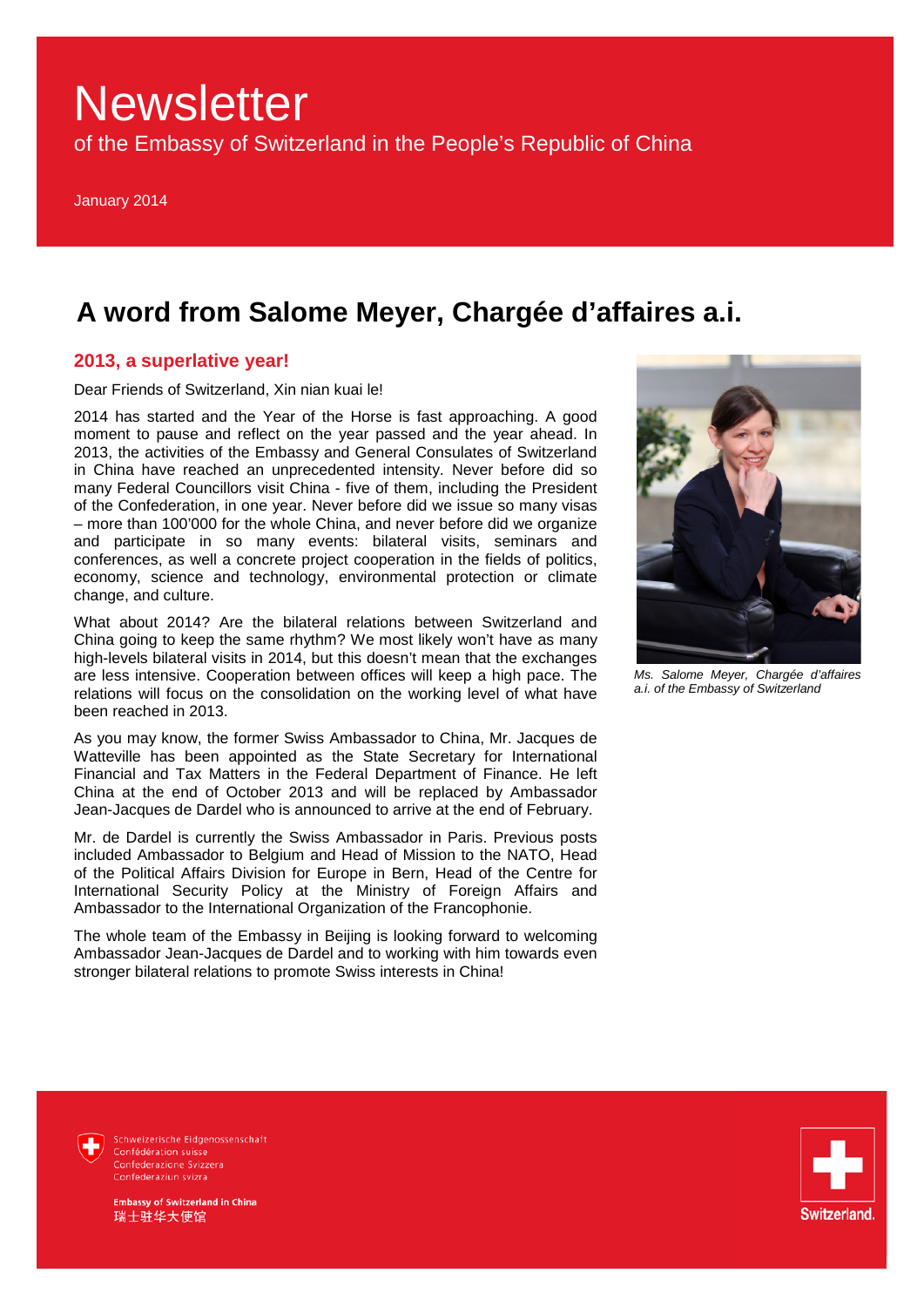of the Embassy of Switzerland in the People's Republic of China

January 2014

### **Upcoming events**

### **Fête de la Francophonie in March 2014!**

**The Embassy and Consulate General of Switzerland in China participate to the 19th edition of "La Fête de la Francophonie 2014" in China. During one month, 26 countries present a wide range of French speaking cultural activities: concerts, films, lectures, exhibitions, etc. Most of them are free. Don't miss them!** 

#### Festival du film francophone:

This year, the Embassy of Switzerland presents the documentary of Nasser Bakhti: "Bernard Bovet, le vieil homme à la caméra". Bernard Bovet is a 94 years old man, a farmer and dairyman who also discovered a passion for filmmaking. Through his discussion with Mr. Bovet and a selection of short sequences of his films, Nasser Bakhti offers us a moving consideration about life and death, about the time that goes by. A film about the farewell to the mountain, to the poetic world of the countryside and to an era of simple life and tradition which is fading.



#### Mars en Folie 2014

For the 7<sup>th</sup> edition of Mars en Folie, the Embassy of Switzerland presents the **Swiss rap singer Greis**. Following the multilingual nature of Switzerland, Greis raps both in French, his mother tongue, as well as in Swiss German. Mars en Folie is a modern music festival organized by 4 countries: France, Switzerland, Canada and Belgium. Between March  $5<sup>th</sup>$  and  $22<sup>nd</sup>$ , 40 concerts will be presented in 14 cities throughout China, from **Beijing** on March 8<sup>th</sup> to Tianjin, Jinan, Qingdao, Xi'an, Wuhan, Chengdu, Chongqing, Shanghai, Hangzhou, Nanjing, Guangzhou, Macau and Hong Kong. Further information on [www.marsenfolie.afchine.org/](http://www.marsenfolie.afchine.org/)

#### **Swiss Landscape Architecture**

Location : Yuanspace, Chaoyang District, Beijing- [www.yuanspace.cn](http://www.yuanspace.cn/) Date : March  $7<sup>th</sup>$  to April  $5<sup>th</sup>$  2014 March 8<sup>th</sup> : Lecture by curator Michael Jakob and architect Guido Hager

Switzerland played a key role in 20th century landscape architecture and continues to shape current developments. In a digital touring exhibition conceived by Michael Jakob from EPFL Lausanne, Pro Helvetia brings the protagonists of Swiss landscape architecture clearly into focus.

"The Swiss Touch in Landscape Architecture" showcases some representative examples of current Swiss landscape architecture. The exhibitors are inviting the public to come and acquaint themselves with the quality, variety and complexity of this field of work.





Schweizerische Eidgenossenschaft Confédération suisse Confederazione Svizzera Confederaziun svizra

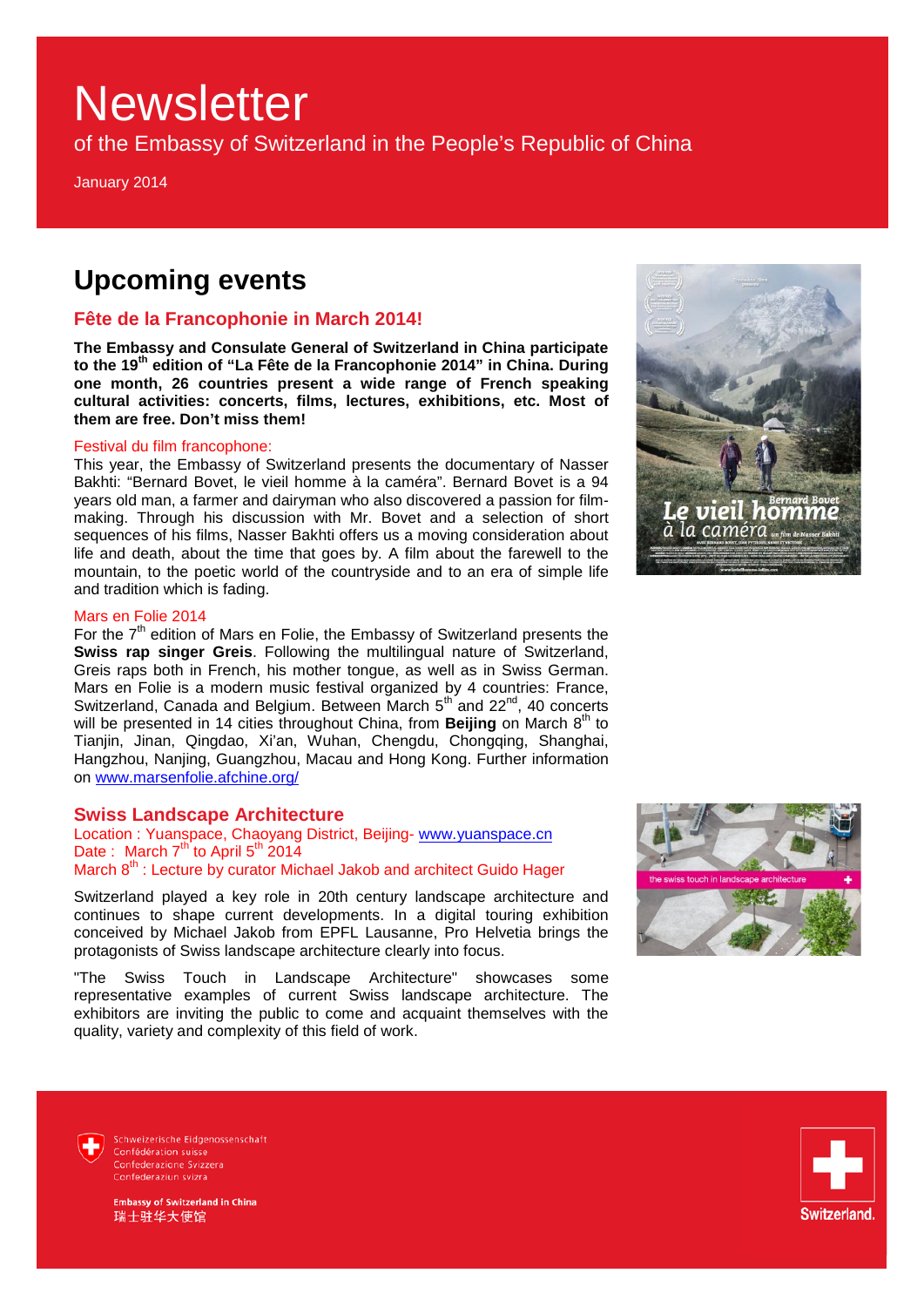of the Embassy of Switzerland in the People's Republic of China

January 2014

### **Political News**

### **12th Round of the Bilateral Human Rights Dialogue**

From November 25<sup>th</sup> to 27<sup>th</sup> 2013, Switzerland and China held the 12th **Round of the bilateral Human Rights Dialogue. The Swiss Delegation was led by Special Envoy for Human Rights, Ambassador Paul Koller and included representatives from the Federal Departments of Foreign Affairs, Justice and Police, Home Affairs as well as Economic Affairs.** 

During the official Dialogue and a series of individual meetings, the Delegation exchanged with their Chinese counterparts, with institutions, such as the Supreme People's Court or the All-China Lawyers Association, as well as with representatives of academia and civil society. Discussions took place in an open and constructive atmosphere and focused on the judicial and criminal justice system, international human rights mechanisms, human rights in the economy as well as rights of minorities. Their confidential nature allowed for open, critical and constructive exchanges, including on sensitive issues. The parties also explored new options of technical cooperation and agreed to continue ongoing projects, such as in the domain of prison management.



*Ambassador Paul Koller, Special Envoy for Human Rights, Human Security Division, Federal Department of Foreign Affairs*

### **Economic News**

### **Free Trade Agreement Policy Interpretation Seminar**

**The China Investment Promotion Agency (CIPA) of the Ministry of Commerce (MOFCOM) together with the Swiss Embassy, the Swiss Business Hub, the Swiss-Chinese Chamber of Commerce and Roche, organized a Policy Interpretation Seminar on the Free Trade Agreement (FTA) on December 16th 2013 in Beijing. The goal of the seminar was to help enterprises of both countries to learn about the content of the FTA signed in July 2013 between Switzerland and China and the related preferential trade and supporting policies.**

Representatives of the organizers, as well as experts from the Administration of Quality Supervision, Inspection and Quarantine, the Ministry of Agriculture, the Ministry of Industry and Information Technology, the General Customs Administration, the State Administration for Industry and Commerce and the company PricewaterhouseCoopers hold lectures. A short outlook on the Sino-Swiss Zhenjiang Eco-Industrial Park (SSZEIP) was given, too. The fruitful exchanges during the seminar mirrored the overall positive dynamism



*Ms. Karolina Frischkopf, Deputy Head of Economic, Financial and Commercial Section of the Embassy, presenting the FTA.*



Schweizerische Eidgenossenschaft Confédération suisse Confederazione Svizzera Confederaziun svizra

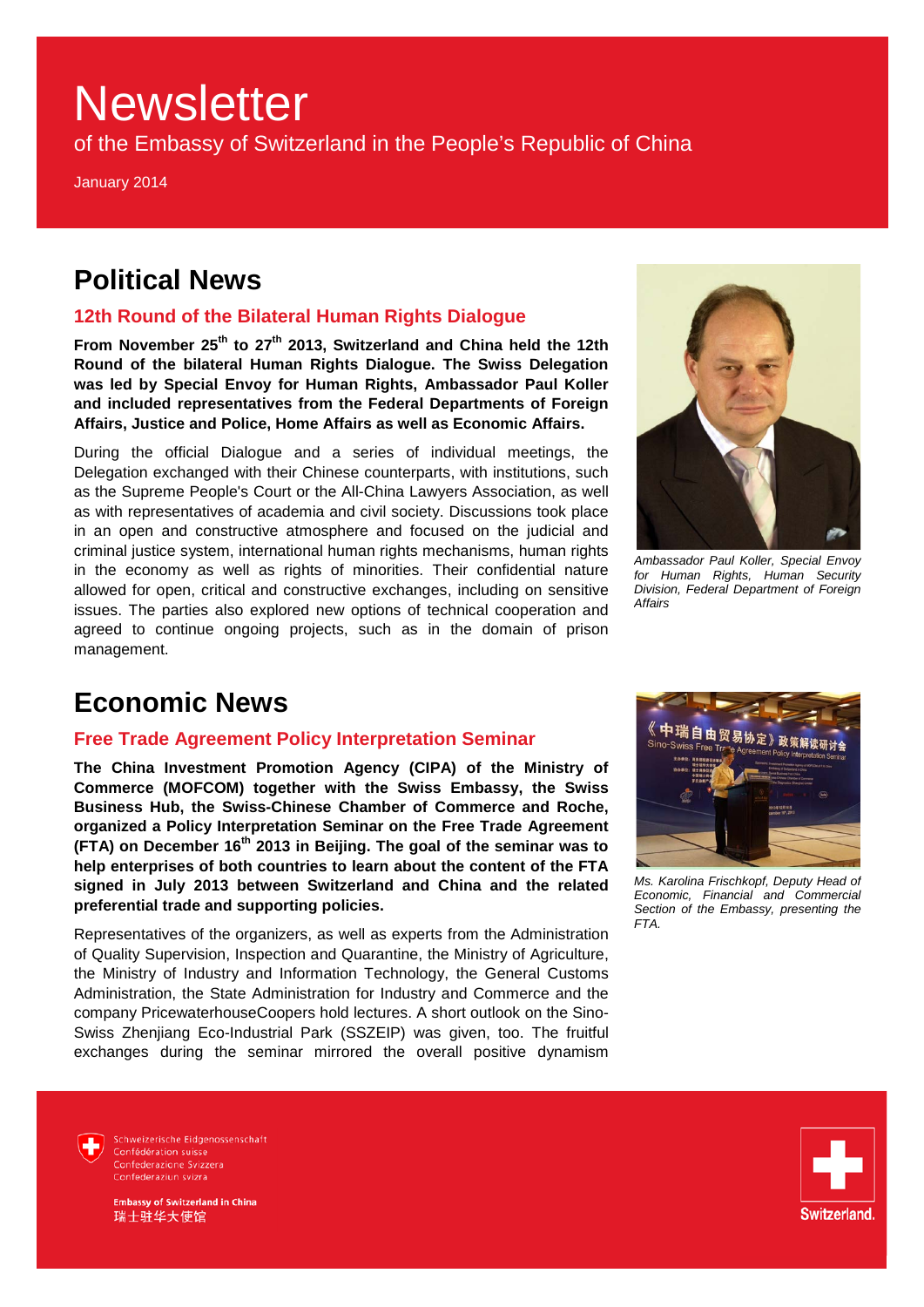of the Embassy of Switzerland in the People's Republic of China

January 2014

between China and Switzerland and the significant contribution of the FTA towards the strengthening of bilateral relations.

### **Swiss Business Hub China**

### **Busy month in October!**

**October was a busy month for the Investment Promotion team of the Swiss Business Hub (SBH) as it was involved in 5 different events throughout China.** 

The first one, a workshop, took place on October  $13<sup>th</sup>$ , during the "Geneva Watchmaking Grand Prix" which displayed not less than 60 watches of prestige in the amazing venue Yishu8 (former Sino-French University) in Beijing. A small group of Chinese entrepreneurs and watch lovers had the opportunity to discover more about Switzerland through a watchmaking industry angle.

On October 21<sup>st</sup>, for the first time, an "Investment Promotion" event was held in Hong Kong in collaboration with the local Swiss Business Hub. Around 20 companies from Hong Kong interested in investing in Switzerland participated in the event, a dinner hosted by Consul General Rita Hämmerli-Weschke and Mr. Frank Eggmann, Head of Swiss Business Hub Hong Kong. The day after, in Shenzhen, another 20 executives of important Chinese companies joined a dinner given in the presence of Consul General Ulrich Hunn. Again those executives were eager to learn more on Switzerland as a business location.

On the  $24<sup>th</sup>$  of the same month the SBH headed towards the island of Hainan and its capital city Haikou where the Consulate General in Guangzhou organized a Swiss-Chinese Friendship Day and offered the SBH the opportunity to give a presentation to local entrepreneurs. Switzerland Tourism and Swissnex were also actively involved in this Friendship Day which was closed by a gala dinner held during the opening of the first edition of the International Jazz Festival of Haikou. The next Monday a second Friendship Day took place in Changsha with good networking opportunities with local entrepreneurs and discussion about their European projects.



Schweizerische Eidgenossenschaft Confédération suisse<br>Confederazione Svizzera Confederaziun svizra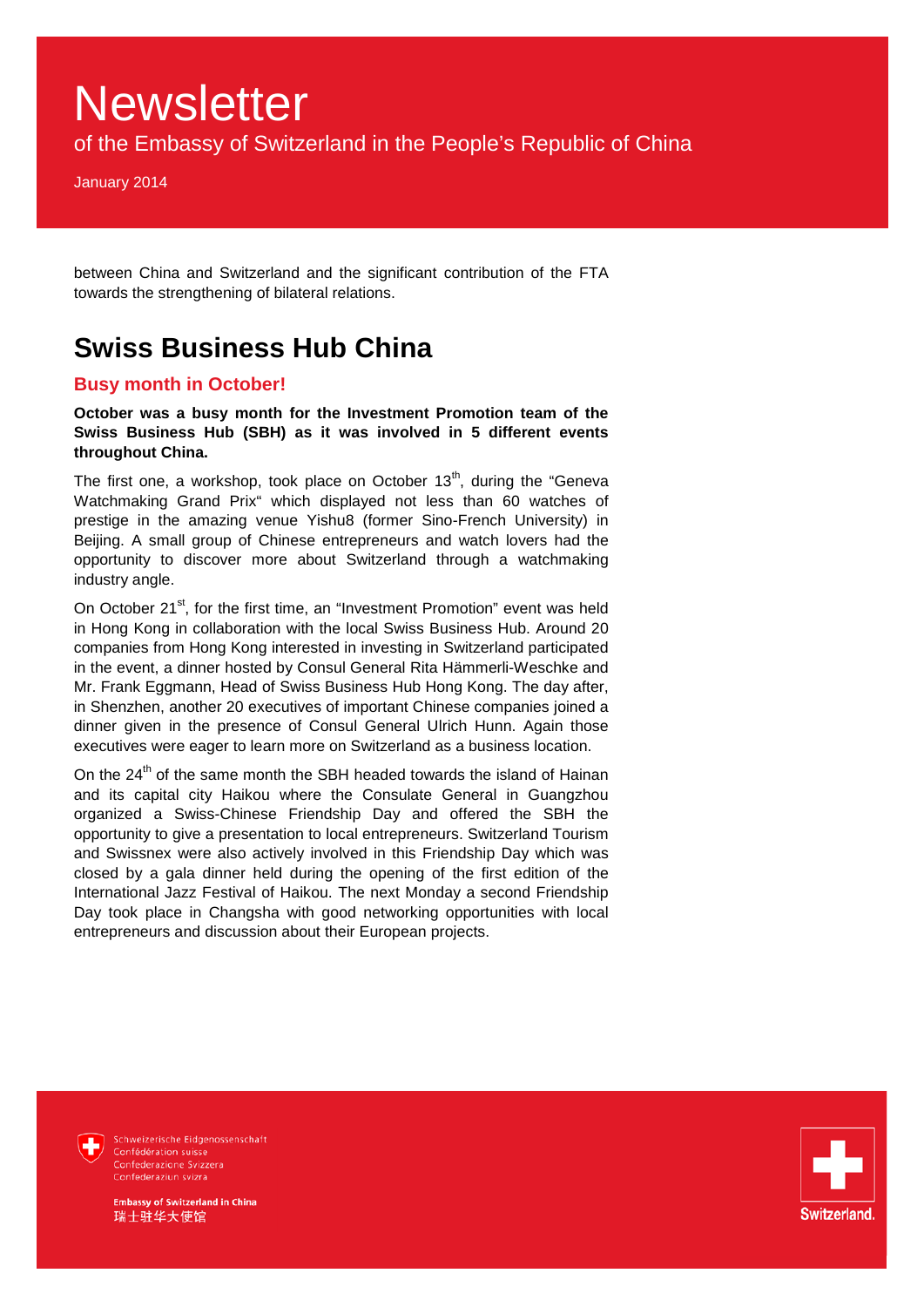of the Embassy of Switzerland in the People's Republic of China

January 2014

### **Cultural News**

**Rudra Béjart Ballet School in Beijing – Switzerland in Motion**

**For the First time in its 20 years of history, the Rudra Béjart Ballet School, founded by Maurice Béjart in Lausanne, came in China for a two-week exchange with the National Dance Academy of Beijing and two performances at the Tianqiao Theater.**

Mixing Maurice Béjart's choreographies with new contemporary creations, the talent and dynamism of the 43 young dancers filled the stage of the Tianqiao Theater with a blow of energy. Their young age (between 16 and 20 years old) and creativity conveyed a fresh, innovative and yet very professional picture. Their colorful, modern and passionate dance performance charmed the audience.

The Rudra Béjart School trains young dancers from all over the world in classical and modern academic dance techniques and develops their artistic knowledge thanks to a two-year rigorous education in music, rhythmic and drama.

This exchange has been supported by the Swiss Ministry of Foreign Affairs, the Embassy of Switzerland in Beijing and several Swiss companies (Mercuria, Nestlé, Swiss Re, Crédit Suisse, Swiss International Airlines and Parmigiani). For the Embassy, it was a unique opportunity to present the wide diversity and excellence of Swiss culture and education to the Chinese audience. Around 2000 persons attended the two performances, which took place on November 25<sup>th</sup> and 26<sup>th</sup> 2013.





Schweizerische Eidgenossenschaft Confédération suisse<br>Confederazione Svizzera Confederaziun svizra

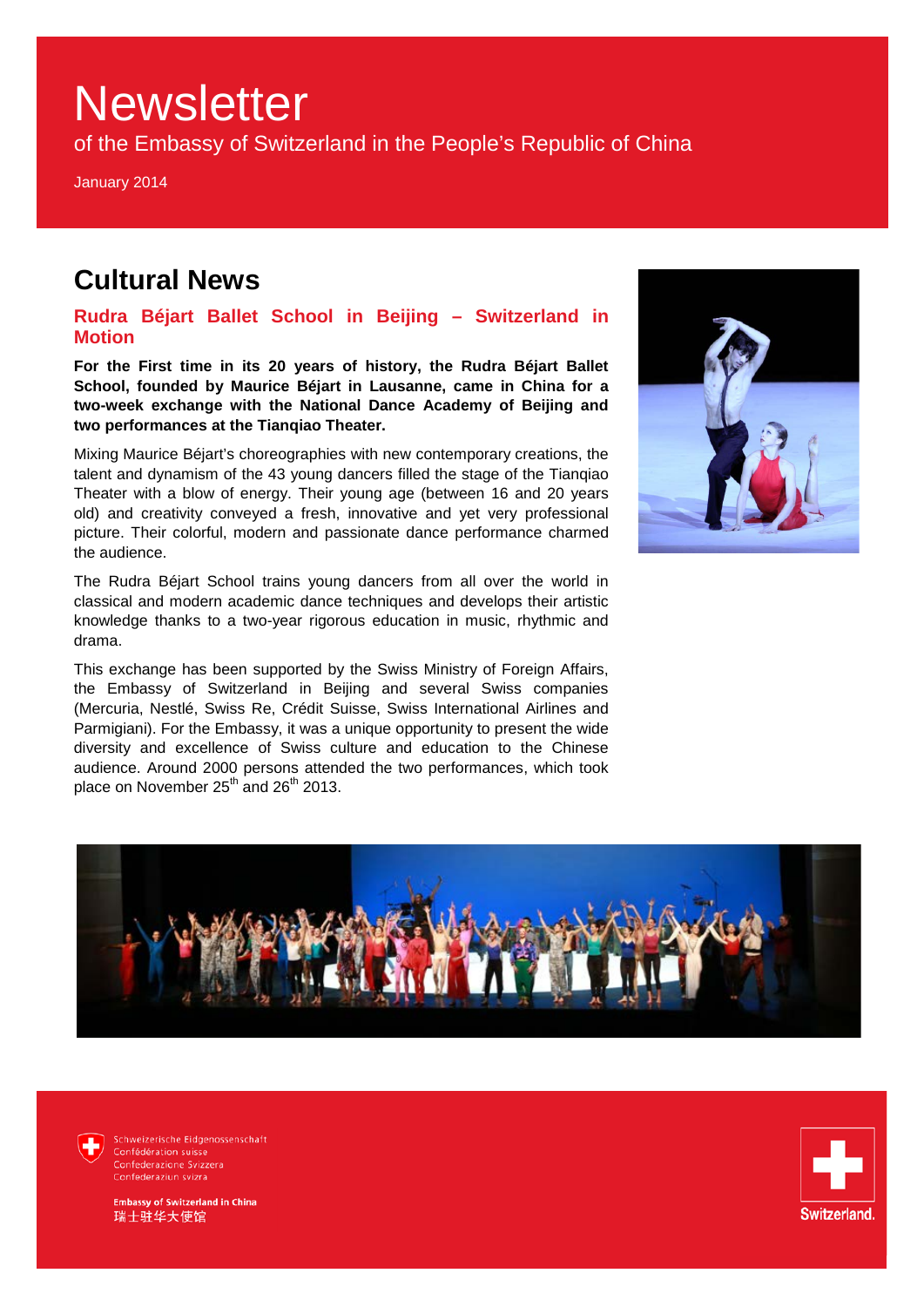of the Embassy of Switzerland in the People's Republic of China

January 2014

### **Science, Education and Health News**

### **St. Gallen Symposium in Beijing**

**On December 4th 2013, the Swiss Embassy hosted the 5th Beijing Reception of the St. Gallen Symposium at Residence of the Ambassador.**

The St. Gallen Symposium, organized each year by students of the St. Gallen University in Switzerland, gives 200 students (the leaders of tomorrow) the possibility to engage in exciting debates with 600 Leaders of Today from all over the world. With the topic «China's One-Child Policy – Implications on Society and Economy», the 5th Beijing Reception was serving as an appealing appetizer for the theme «The Clash of Generations» of the main event: the 44th St. Gallen Symposium, which will take place in May 2014 at the University of St. Gallen

The program in Beijing included a workshop on Switzerland as a leading innovator and a top study destination, with 20 top students from 8 of Beijing's best universities. It was followed by a panel discussion on China's One-Child Policy with its different aspects and consequences on personal life, resource sustainability as well as the demographic challenge and financial burden it causes to the younger generation. Under the "Chatham House Rule", the panelists (established top managers, intellectuals and entrepreneurs) had the chance to openly offer interesting personal as well as professional views. They further discussed the government's recent decision to loosen its One-Child Policy.

### **Cooperation News**

### **Head of the SDC in China!**

**November 2013 was an important month for the Swiss Agency for Development and Cooperation (SDC) in China, especially with the visit to China of its Director General, Ambassador Martin Dahinden, from November 3rd to 9th.**

Mr. Dahinden attended the  $20<sup>th</sup>$  anniversary ceremony of Sino-Swiss Management Training Program in cooperation with the China Training Center for Senior Personal Management Officials and had meetings with officials from the Chinese Ministry of Commerce, China National Reform and Development Commission, Ministry of Environmental Protection and the Environmental Protection Bureau of the Beijing Municipality to review



*Mr. Nektarios Palaskas, Head of* 

*Science, Technology and Section and the panelists.*

*Signing documents for Phase V of the Sino-Swiss Management Training Program, 4 November.*



Schweizerische Eidgenossenschaft Confédération suisse Confederazione Svizzera Confederaziun svizra

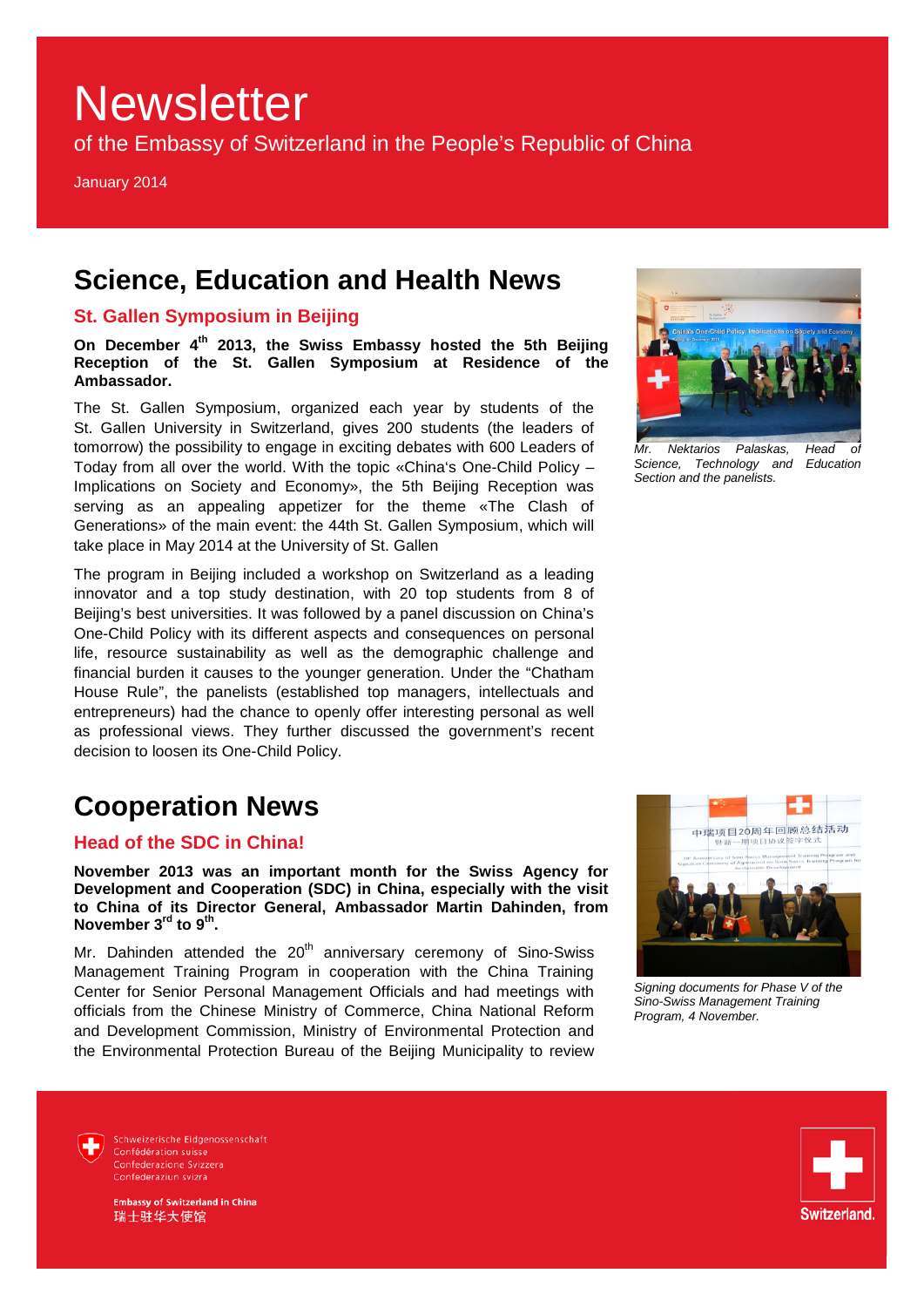of the Embassy of Switzerland in the People's Republic of China

January 2014

bilateral cooperation and exchange ideas. He also met Guizhou government leaders to discuss the new partnership between Switzerland and Guizhou Province.

#### Sino-Swiss Workshop on Clean Air Action Plan

On November 7<sup>th</sup> and 8<sup>th</sup>, the Sino-Swiss Workshop on Clean Air Action Plan was held in Nanjing, which was a key milestone event under the Sino-Swiss Cooperation on Climate Change Legislation and Policy framework. The workshop gathered officials, experts and implementers in the field of air pollution prevention and control from both Switzerland and China, to review the progress in the clean air legislation, policy formulation and implementation, as well as the challenges ahead with the aim to help cities to develop clean air action plan and improve the urban air quality. The Chinese Ministry of Environmental Protection perceived the Sino-Swiss cooperation on air pollution control as very valuable and successful and highlighted the interest in collaborating further in the field of improving emissions inventory for major cities, especially those from off-road mobile sources. In the past two years, the Swiss air quality modeling tool has been applied in the pilot city of Shijiazhuang. The workshop also presented how air quality modeling tools provide decision support in the course of developing clean air action plans.

#### China Climate Adaptation Day in UN Climate Talks in Warsaw

In 2009, the British agency for development cooperation (DfID), SDC and the Chinese National Development and Reform Commission (NDRC) launched the project "Adapting to Climate Change in China (ACCC)", a policy research initiative aiming at helping poor region to deal better with the impact of climate change in China through changes in policy framework.

In November 2013, ACCC invited various experts from China and other emerging powers, like India and Brazil, to attend the UN Climate Talks in Warsaw, which gathered more than 20,000 experts of the global climate community. It was an opportunity to share key highlights and lessons learnt from the project, as well as to gain insight and input from international experts on the next phase of the project.

During the conference, ACCC organized an "Adaptation Day", on which occasion the Chinese government partner of the project, the NDRC thanked the Swiss and UK Governments for their cooperation. The "Adaptation Day" gave a platform to showcase ACCC's work on climate impacts and adaptation in China, sharing current research findings and approaches in the areas of climate science, grassland and ecosystems, water resources and adaptation planning.



*Head of Division, Air Pollution Control and Chemicals Division, Swiss Federal Office for the Environment, Mr. Martin Schiess gives a presentation during the workshop in Nanjing*



*Speakers from the project "Adapting to Climate Change in China" at the Adaptation Day in the China pavilion, 16 November, Warsaw.*



Schweizerische Eidgenossenschaft Confédération suisse Confederazione Svizzera Confederaziun svizra